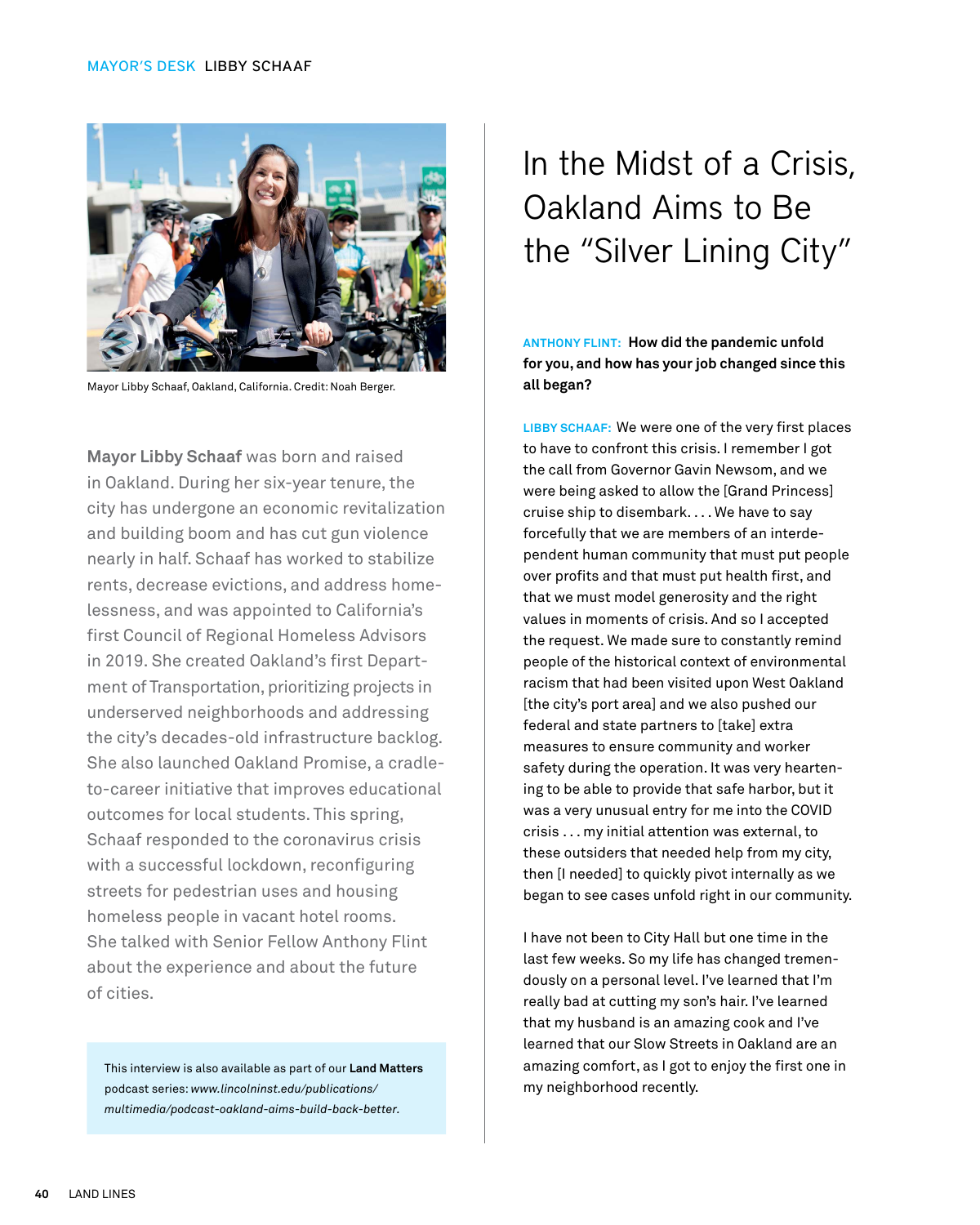I know that a quarter of my workforce in Oakland has lost their jobs, and it is such a sobering reality. I have shifted a tremendous amount of my time and energy to communications and crisis management. [But I also] want Oakland to be the "silver lining" city. I want us to exploit every opportunity in this crisis to make lasting structural change that needs to be made and needed to be made before the crisis. The crisis is only exacerbating things like structural racism, like economic disparity, and we have an opportunity to not just respond in the moment, but to make some lasting changes and to take advantage of a new level of national awareness. The health disparities by race is something that is finally getting national attention. Let's take that awareness, let's take what is hopefully an elevation of political will, and pass some laws so that we don't see these kinds of disparities again. **AF: You've received a lot of attention for building on the Slow Streets program and extending closures and other measures to accommodate social distancing and encourage biking and walking and using scooters. Do you think this might be a turning point for the public realm in cities everywhere?**

**LS:** Without question: this is a turning point. I really want to shout out to my director of the Department of Transportation, Ryan Russo, who saw the opportunity to repurpose analysis that had already been done to create our bike plan so that he knew in an instant the 74 miles the 10 percent of our roadways—that were eligible to be shut to through traffic and used as Slow Streets. So again, recognizing that you can repurpose work you've already done in a crisis, is brilliant.

"The crisis is only exacerbating things like structural racism, like economic disparity, and we have an opportunity to not just respond in the moment, but to make some lasting changes and to take advantage of a new level of national awareness."

Credit: Jaegar Moore via Flickr CC BY 2.0.

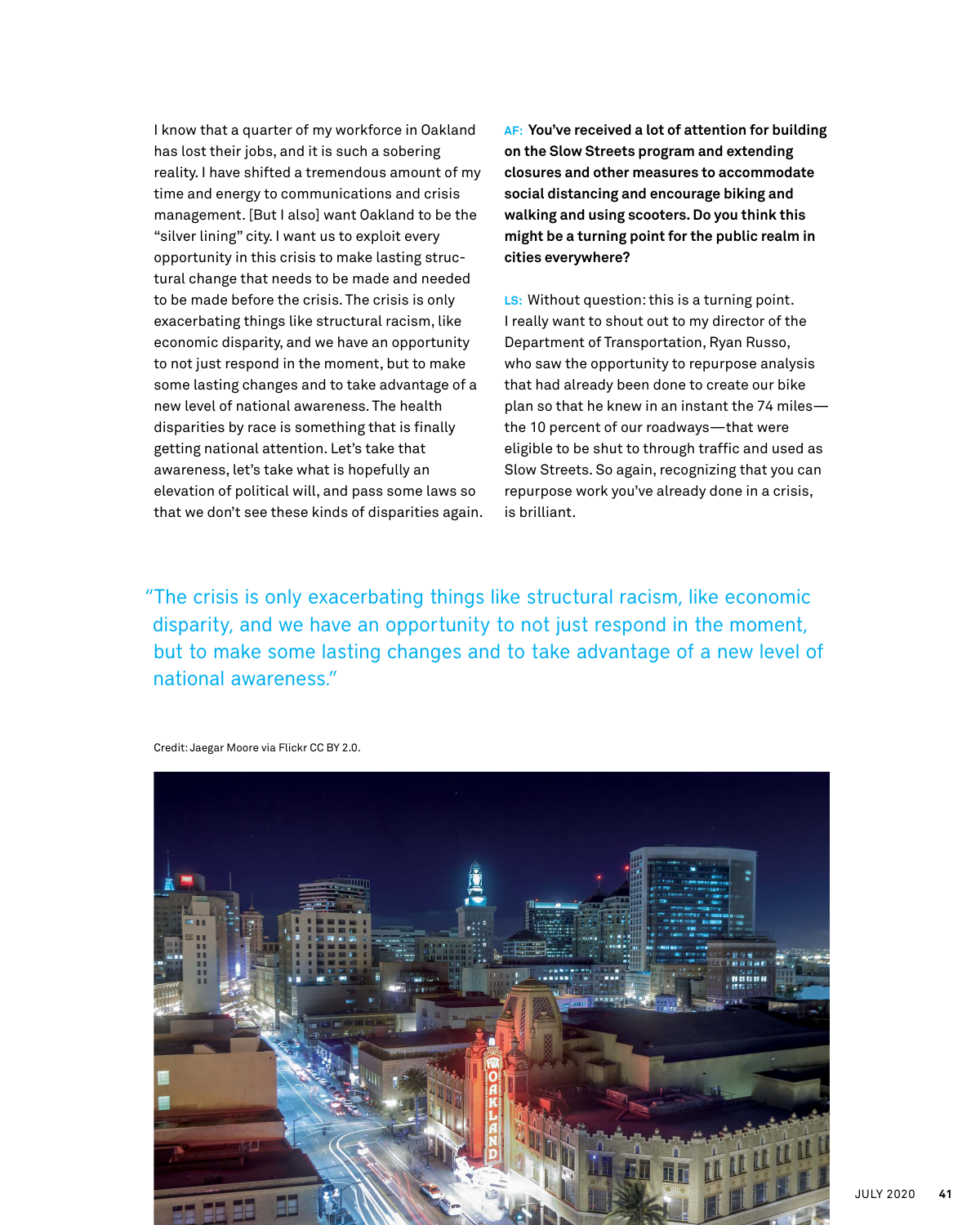Oakland earned national attention for closing 74 miles of its streets to through traffic this spring, creating space for physical activity and physical distancing while ensuring continued access to essential businesses. Credit: Oakland Slow Streets.



I know that people are worried about the future of public transit. People are worried, are we going to go back to the car culture where we have solo drivers in their isolated pods spewing pollution and emissions and stressing out everyone because we're all stuck in traffic jams. We cannot go back to that. Slow Streets are . . . a place to give our residents a safe way to have a mental health respite by being outdoors, by having a safe, convenient place right in their own neighborhood to exercise, to send the kids out on their scooters and their roller skates to blow some steam off in a way that is socially distant.

But it's a reminder that the public right-of-way is the public's. It's not just for cars. And we've been underutilizing this precious asset in so many ways. It has been truly one of my favorite silver linings to see the joy of our residents enjoying those Slow Streets. We're experimenting, and government doesn't do that enough. And that's once again a silver lining of this crisis—that people are trying things and the tolerance for risk-taking from our public is much higher, because they realize this is a crisis; we've got to do things differently. We've got to test things out, but we're doing it in a very responsive way. We are getting continual feedback from the public about what they like and what they don't like . . . . We're shifting, we're evolving, but I can promise you that much of this is going to remain once the health crisis is over. People are loving it.

## **AF: In terms of mass transit, it's really the lifeblood of cities, and its fate is uncertain. How can mobility policies adapt to this new reality?**

**LS:** Well, I want to start with our bus system because they made some quick changes that have been wonderful. And again, maybe things that we're never going to go back on. They stopped charging fares. Boom. What that allows them to do is board people from the back doors of the bus as well as the front; people are on and off faster. They don't have to go by the driver. It's less stress on the drivers, faster operations, less . . . touching and exchange. There are ways that we can kind of socially distance within public transit. Now, that's going to be a lot harder on a BART car. I used to ride BART several times a week and I joked about getting close to my constituents because you definitely were pressed up against your fellow man . . . that is not something that's going to make sense for some time.

But rather than get people back in their cars, we're excited about trying to accelerate the use of electric bikes and scooters. Oakland a long time ago used to have the nickname "Oaksterdam," mostly because of our embracing of cannabis. But let's be Oaksterdam for bike riding. It's a healthier way of getting around. It's safer. And that is a pivot that we can make. All I know is that we cannot afford to get back into our cars again. That is not an option.